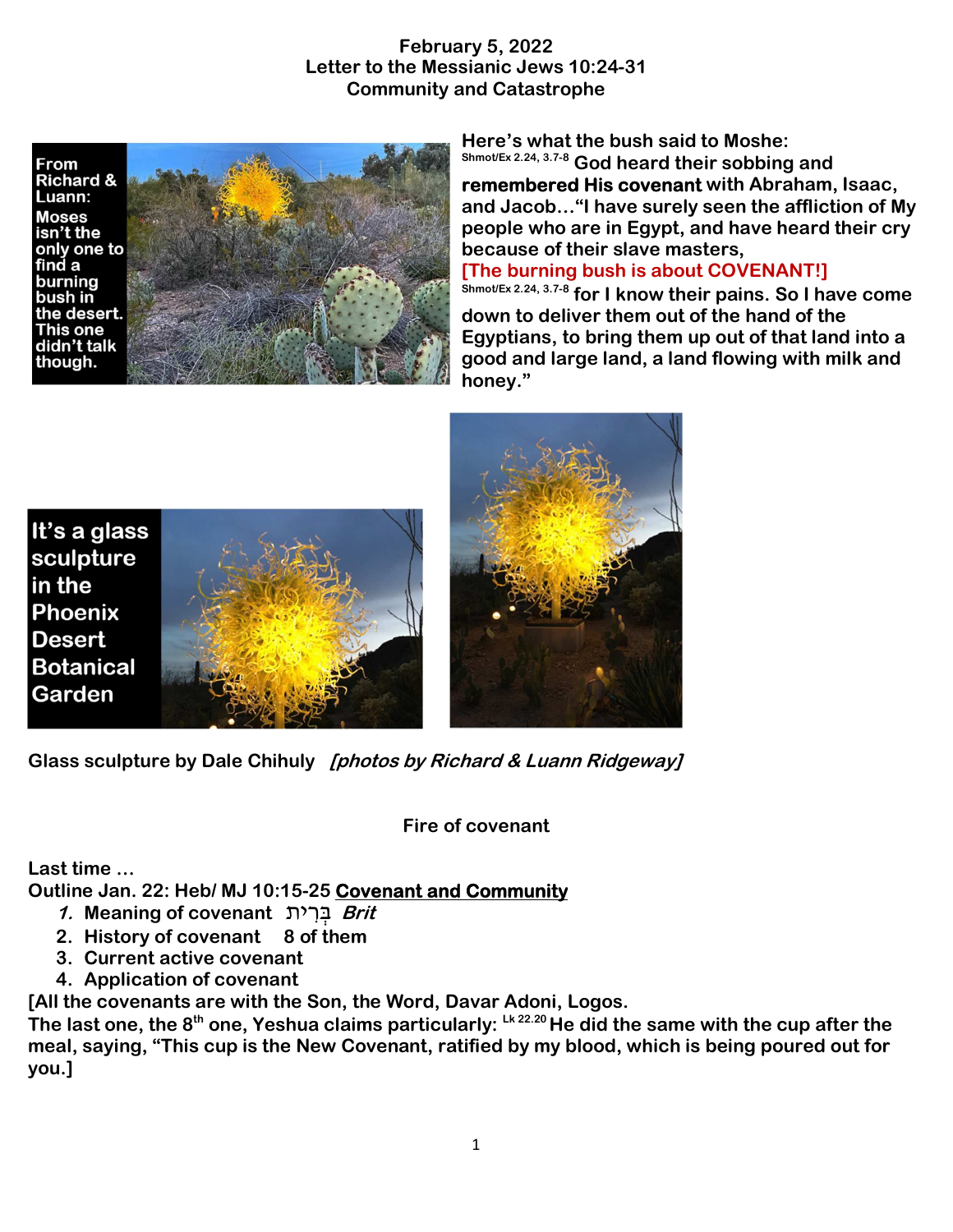### בְּ רִ ית **[breet [Brit**

- **1. treaty, alliance, pact, league:**
- **2. constitution, ordinance, between monarch and subjects**



**Today: MJ 10:24-31 Covenant and Catastrophe Vs 24-25 Covenant Community Vs 26-31 Covenant Catastrophe** 

**After discussion of the 8th Covenant, the New Covenant, our great Cohen Gadol, High Priest, Yeshua the Messiah, and our access to the Holy of Holies, it discusses community and catastrophe.** 

**Community is the positive application of the 8th, the new covenant. Then it discusses catastrophe, judgment.**

**Catastrophe and Judgment is the negative application of the 8th, the new covenant.]** 

**Messianic Jews 10.24-31 And let us keep paying attention to one another … not neglecting our own congregational meetings, as some have made a practice of doing, but, rather, encouraging each other. And let us do this all the more as you see the Day approaching. For if we deliberately continue to sin after receiving the knowledge of the truth, there no longer remains a sacrifice for sins, but only the terrifying prospect of Judgment, of raging fire that will consume the enemies. Someone who disregards the Torah of Moshe is put to death without mercy on the word of two or three witnesses. Think how much worse will be the punishment deserved by someone who has trampled underfoot the Son of God; who has treated as something common the blood of the covenant which made him holy; and who has insulted the Spirit, giver of God's grace! For the One we know is the One who said, "Vengeance is my responsibility; I will repay," and then said, "Adoni will judge his people." It is a terrifying thing to fall into the hands of the living God!** 

**Let's go back and unpack this 9-verse text.** 



**Today: MJ 10:24-31 Covenant and Catastrophe Vs 24-25 Covenant Community Vs 26-31 Covenant Catastrophe** 

**Messianic Jews 10.24 And let us keep paying attention to one another** 

**to take note of, perceive, consider carefully, discern, detect, make account of. Note absences, facial expressions of distress or joy.** 

**You might say, "I'm just here to worship and learn and serve." Very important. Need more servants. More focused worship. During worship time, the rest of the building is closed. Not then time for visiting, nor for texting. Put away your cell phone during the service, unless duties relative to worship. Put away the "rectangle of wisdom!"** 

**However, you are also here for community. Ask people, "How are you doing?"**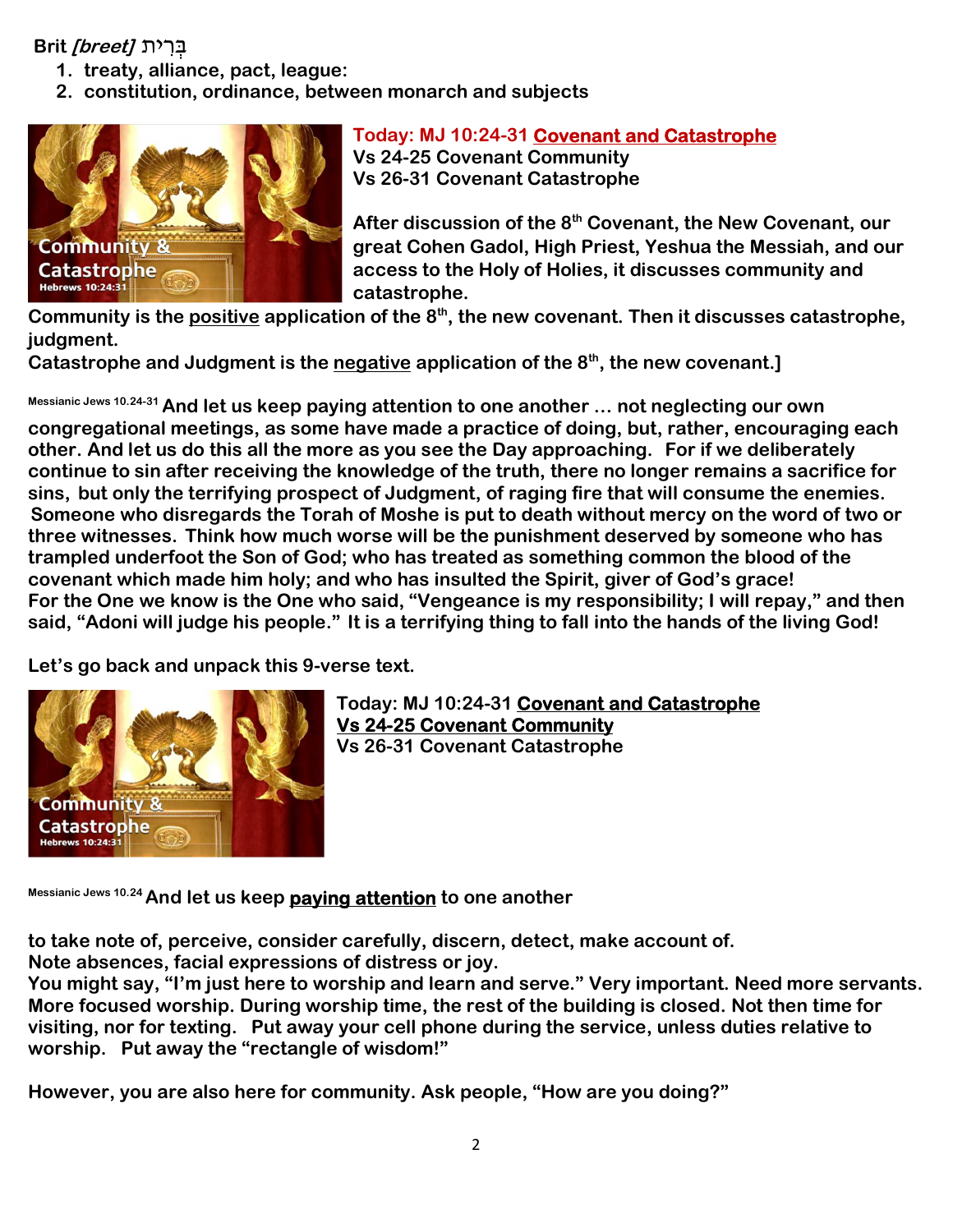**One writer: plenty of considering faults, merciless criticism. "Speaking the truth in love." Being bonded. Is there anyone that really knows you, whom you know their joys and struggles, they know yours.** 

**Yn 13.34-35 "I am giving you a new command: that you keep on loving each other. In the same way that I have loved you, you are also to keep on loving each other. Everyone will know that you are my talmidim by the fact that you have love for each other."** 

**[Greg had a great message on love while Dawn and I were in AZ with our son and family.]** 

**1 Yn 3.10 Here is how one can distinguish clearly between God's children and those of the Adversary: everyone who does not continue doing what is right is not from God. Likewise, anyone who fails to keep loving his brother is not from God.** 

**1 Yn 3.14 We know that we have passed from death to life, because we love our brothers and sisters. The one who does not love remains in death.** 

**1 Yn 3.18 Children, let us love not with words and talk, but with actions and in reality!** 

**1 Yn 4.7-8 Loved ones, let us love one another, for love is from God. Everyone who loves is born of God and knows God. The one who does not love does not know God, for God is love.** 

**David Stern: The emphasis in the Tanakh is on the common historical destiny of God's people and their need to treat each other with justice and mercy. The Messianic Scriptures/NT is no less concerned with the group; it commands believers to love each other in real, practical ways and to build up the Body of the Messiah. This necessitates personal involvement, relationship, communication and working together for the Kingdom of God; and these are impossible challenges unless God's people meet together often. Extreme forms of individualism spawned in the secular world have infected the Messianic Community and produced efforts to discredit the importance of believers' meeting together.** 

**[https://kifakz.github.io/eng/bible/stern/stern\_evreyam\_10.html Ayn Rand and Robert Ringgren** 

**Plus, a general distaste for organized religion and its mandates.]** 

**From 2009 to 2019 those who have disaffiliated (marked "none" for a religious affiliation) rose from just under 15% to 20% of the U.S. population. A significant majority of this group that marks down "none" still believes a divine being exists or that there is some type of spiritual existence. In 2012: Two-thirds of say they believe in God (68%). More than half say they often feel a deep connection with nature and the earth (58%), while more than a third classify themselves as "spiritual" but not "religious" (37%), and one-in-five (21%) say they pray every day. [https://witness.lcms.org/2022/nones-the-spirituality-of-the-unaffiliated/]** 

**"Living stones being built into a spiritual house" (1 Ke 2:5) do not flit about. The time has come for God's people to understand that spirituality means what Dietrich Bonhoeffer called, in the title of his book. Life Together.** 

**[The body of Messiah is generally understood as the specific house community. If you are part of a body, you don't amputate and transfer. You draw life together.** 

**Of course, you that are here are here. But this is an exhortation to build friendship, community!]**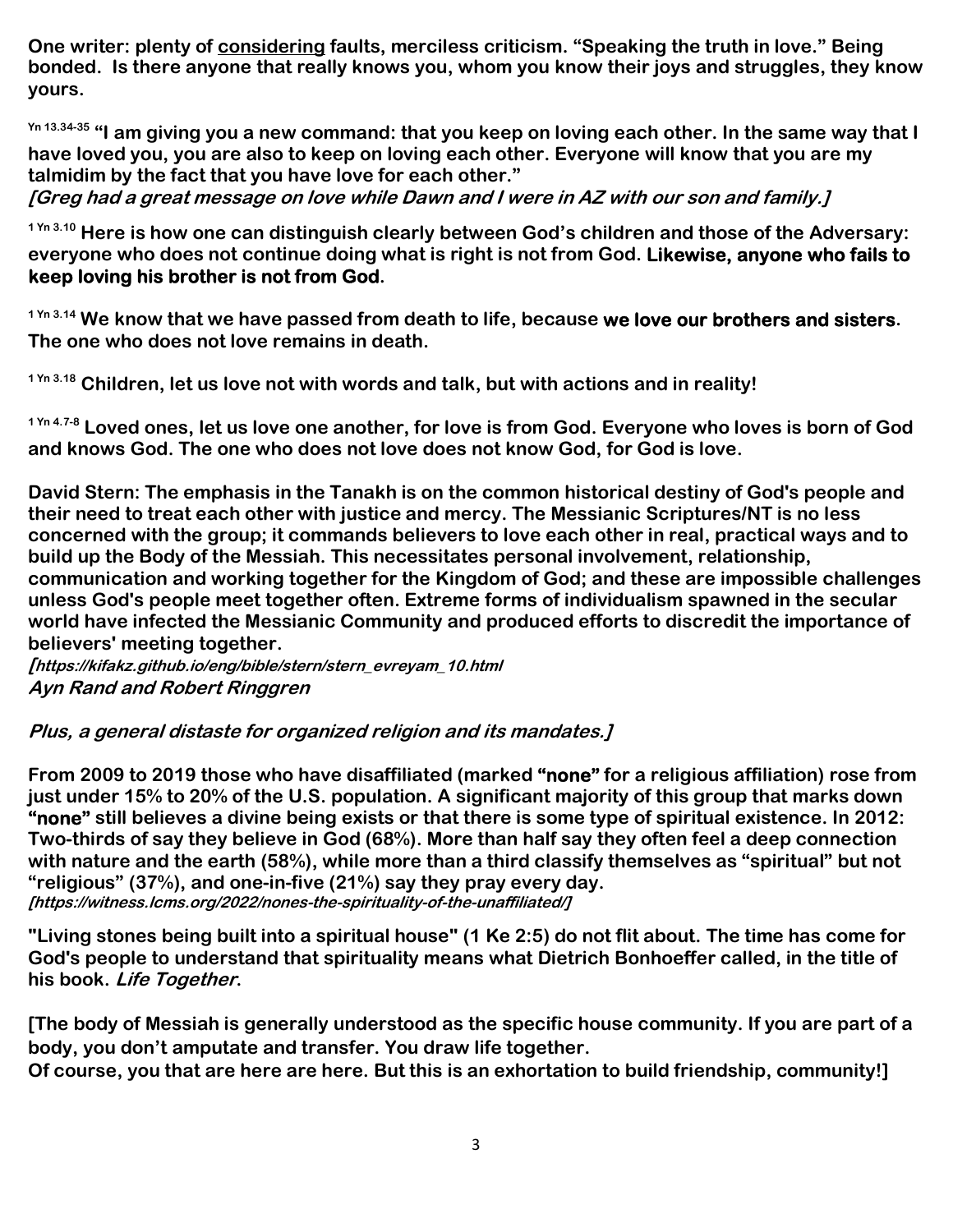**Oneg, Shabbat meals together, Home groups, Men's group, Women's Havurah, Teerosh, coffee, are avenues of building community.** 

**Messianic worship dance is even defined by lines and circles, "together."** 

**Yer 31.1, 10, 12 "The people escaping the sword found favor in the desert — I have brought Isra'el to its rest…For Adoni has ransomed Ya'akov, redeemed him from hands too strong for him…"Then the virgin will dance for joy, young men and old men together; for I will turn their mourning into joy.** 

**Messianic Jews 10.24 And let us keep paying attention to one another in order to spur each other on to love and good deeds** 

**stimulation, provocation, irritation, angry dispute.** 

**Messianic Jews 10.24 in order to spur each other on to love and good deeds Paroxysm [American Heritage Dictionary]** 

• **A sudden outburst of emotion or action.** 

stirring up

paroxysmon

• **A sudden attack, recurrence, or intensification of a disease.**  • **A spasm or fit; a convulsion.** 

 **Sort of opposite way the word is commonly used: an outburst of love!!** 

episynagögen assembling together

παροξυσμον

**Messianic Jews 10.25a not neglecting our own congregational meetings, as some**   $\frac{1}{2}$ **have made a practice of doing, [Our own speaks of particular community. In the time of this writing, "synagogue" was NOT an endemically Jewish term, just a gathering.]** 

**Messianic Jews 10.25a not neglecting our own congregational meetings, as some have made a practice of doing,** 

**Stern: Greek episunagdgen; one could render the phrase, "not neglecting to synagogue ourselves together"). "Hillel said, 'Do not separate yourself from the community."'(Avot 2:4) Messianic Jews 10.25b but, rather, encouraging each other.** 

## **[I have a few thoughts of personal encouragement.**

## **Some may seem disconnected …]**

 **Lk 16.8 The sons of this age are smarter when dealing with their own generation than the sons of light.** 



**Is it possible to get some community/spiritual/ encouraging advice from Audrey Hepburn? https://img.theepochtimes.com/assets/uploads/2022/01/25/hepburn-1200x904.jpg In 2006, 29 years after the Hollywood icon's passing, Audrey Hepburn was voted the most beautiful woman of all time by the British magazine New Woman.** 

**Time-Tested Beauty Tips** 

•**For attractive lips, speak words of kindness.** 

- •**For lovely eyes, seek out the good in people.**
- •**For a slim figure, share your food with the hungry.**
- •**For beautiful hair, let a baby run his fingers through it once a day.**
- •**For poise, walk with the knowledge you'll never walk alone.**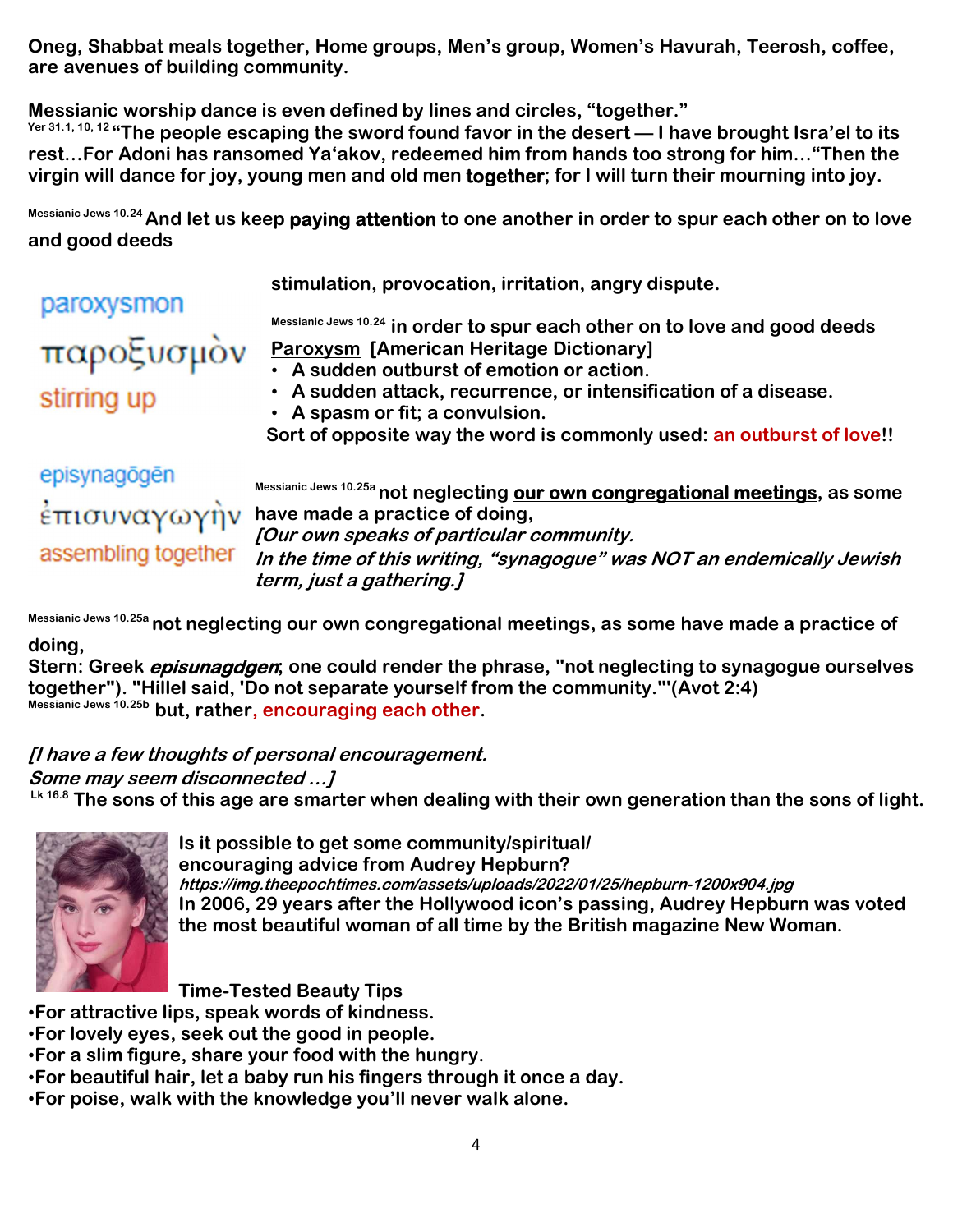•**The tender loving care of human beings will never become obsolete.** 

•**People even more than things have to be restored, renewed, revived, reclaimed, and redeemed and redeemed and redeemed.** 

•**Never throw out anybody. [cancel]** 

•**Remember, if you ever need a helping hand, you'll find one at the end of your arm.** 

•**As you grow older, you will discover that you have two hands: one for helping yourself, the other for helping others.** 

•**Your "good old days" are still ahead of you. May you have many of them.** 

•**The beauty of a woman is not in the clothes she wears, the figure that she carries, or the way she combs her hair. The beauty of a woman must be seen from in her eyes, because that is the doorway to her heart, the place where love resides.** 

•**The beauty of a woman is not in a facial mode, but the true beauty in a woman is reflected in her soul. It is the caring that she lovingly gives the passion that she shows.** 

•**The beauty of a woman grows with the passing years.**

**[https://womenswisdom.net/beauty-tips-by-audrey-hepburn/]** 



**An example of G-d's covenant faithfulness, from last week's message on covenants…** 

**Shmittah Israel Pochtar: 4-minute video at** 

**https://youtu.be/oapFzSmUo4k to 4.01** 



**Another bit of community advice and exhortation …** 

**Human muscle has an innate ability to ward off the damaging effects of chronic inflammation when exercised, according to a new study … "When exercising, the muscle cells themselves were directly opposing the pro-inflammatory signal."** 



**[https://www.theepochtimes.com/human-muscle-fights-inflammation-all-by-itself\_4241371.html?utm\_source=healthnoe&utm\_campaign=health-2022-01-**

**28&utm\_medium=email&est=qnzdrkJJ0rUC6sxlFdclBqC5MpJcVNeyXvMI%2Bw2yGtNZZs%2FOhO%2BUeuK2FiJJbwqsjQ%3D%3D]** 



**Elixir of youth and health. My sweat on the arm rest of an elliptical machine. Do exercise together.**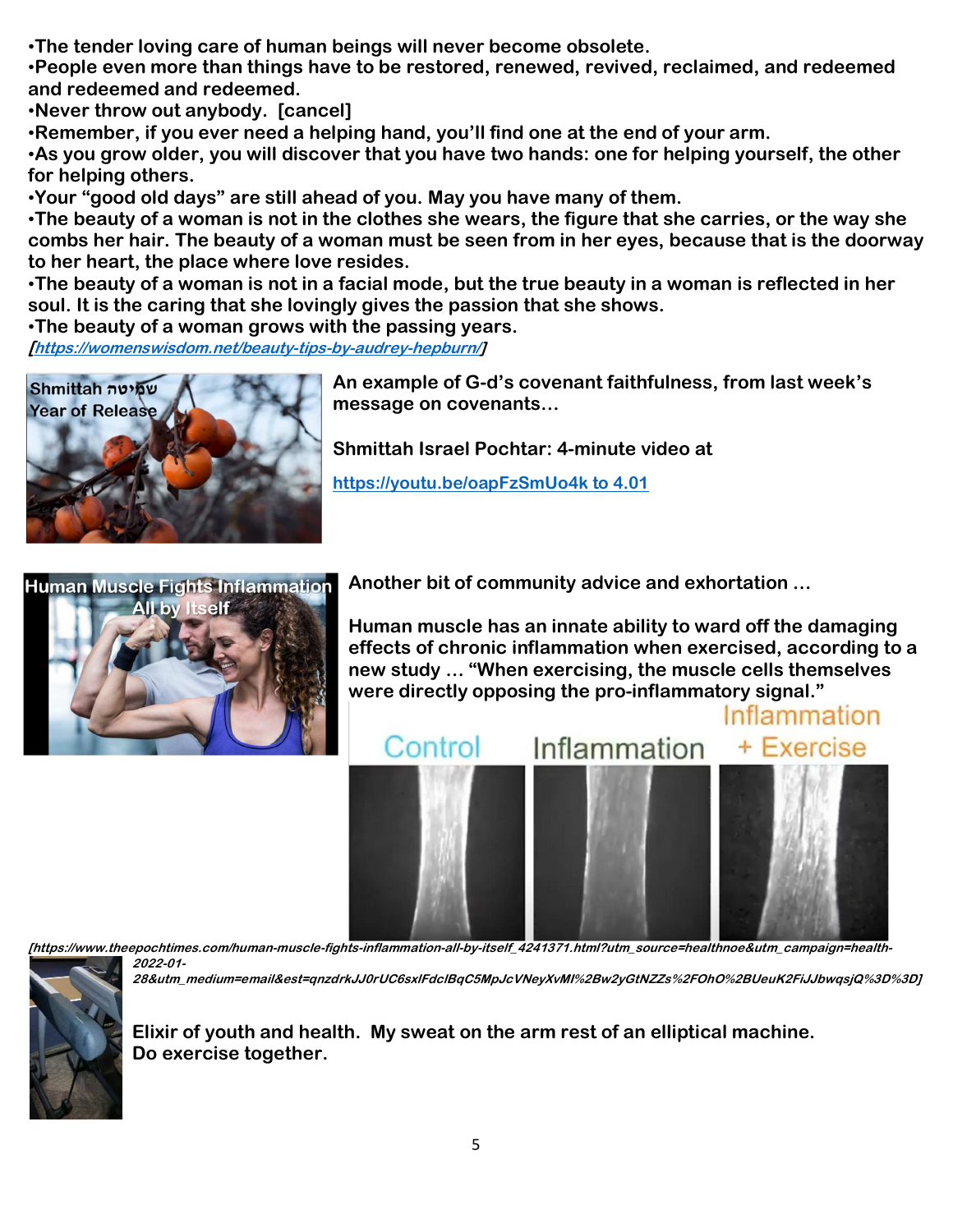**Messianic Jews 10.25b And let us do this all the more as you see the Day approaching. What day? 2 Tim 3.1-2 But know this, that in the last days perilous times [times of stress] will come: For men will be lovers of themselves …** 

**Perilous times [times of stress] Illustration #1** 



**A Finnish member of Parliament, Päivi Räsänen, physician, mother of 5, pastor's wife. The first charge concerns a 2019 tweet in which Räsänen questioned the decision of the Evangelical Lutheran Church of Finland (her own denomination) to partner with Helsinki's gay pride parade; this tweet also featured an image of Romans 1:24-27. Räsänen had moved on and forgotten about this tweet – until she learned that the police were investigating her over it.** 

**Päivi Räsänen is facing trial for three counts of "ethnic agitation" – a hate speech provision in Finland's criminal code -- simply for expressing widely held biblical beliefs. Päivi was invited to the police station. She was interrogated, asked about her Christian beliefs, asked about what the Bible taught. For these acts, Päivi, a soft-spoken 62-year-old mother of 5 and grandmother and trained medical doctor, could end up spending two years in jail, with the trial concluding Monday, February 14, 2022. [https://frc.org/PrayForPaivi]**

**Perilous times [times of stress] Illustration #2** 

**Lia Thomas' UPenn [female] teammate tells how the trans swimmer doesn't always cover up her male genitals when changing and their concerns go ignored by their coach."** 

**Seriously? Her male genitals? What kind of madness is this?! And the fact that a biological male with male plumbing (who, by the way, is attracted to females), shares a locker room with women – where they disrobe and shower – is absolute insanity, not to mention terribly unfair. In fact, it is outright abusive.** 



**[Lia Thomas (born 1998/1999) is a swimmer and a University of Pennsylvania student https://ca.style.yahoo.com/16-penn-swimmers-trans-teammate-184726977.html https://askdrbrown.org/library/i-will-stop-crying-out-when-transanity-stops Bigger lungs, heart, skeleton, less fat, more muscle than the women.]** 

**Note: We nevertheless view Lia with a spirit of care and compassion. For whatever reason Lia made this attempted gender change, there is a better solution to the hurt and need, and the atonement of Messiah can bring shalom and rest to Lia and restoration to joy in his original male identity, that is in still XY [male genotype] chromosomes in the 50 trillion or so in his body!** 

**Perilous times [times of stress] Illustration #3** 

**NAMBLA (the North American Man Boy Love Association) has more advocates than we could care to imagine. As quoted, "The Dutch lawyer Edward Brongersma wrote an article sympathetic to man-boy love. He cites a report that 'gives several examples of social workers achieving miracles**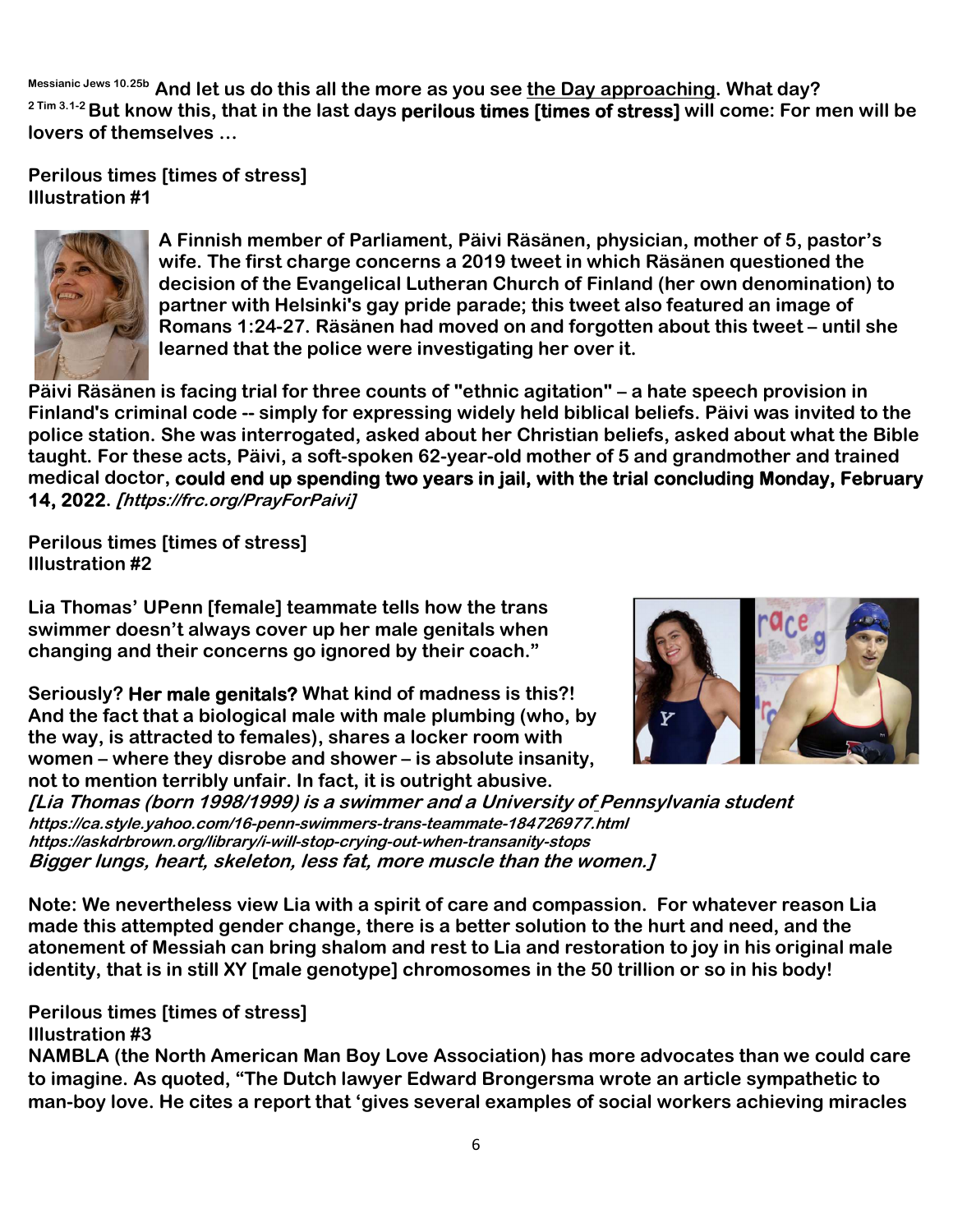**with apparently incorrigible young delinquents – not by preaching to them, but by sleeping with them ..." [https://askdrbrown.org/library/i-will-stop-crying-out-when-transanity-stops]**



# **Today: MJ 10:24-31 Covenant and Catastrophe Vs 24-25 Covenant Community Vs 26-31 Covenant Catastrophe**

**Messianic Jews 10.26-31 For if we deliberately continue to sin after receiving the** 

**knowledge of the truth, there no longer remains a sacrifice for sins, but only the terrifying prospect of Judgment, of raging fire that will consume the enemies. [Not different from the Hebrew Tanakh]**

**Zeph 1.14-17 The great day of Adoni is near—near and coming very quickly! The sound of the day of Adoni is bitter— the shouting of the warrior is there. That day is a day of wrath, a day of trouble and distress, a day of devastating storm and desolation, a day of darkness and gloom, a day of clouds and thick darkness, a day of shofar and alarm. I will bring such distress upon mankind that they will walk like the blind—for they have sinned against ADONI.** 

**Messianic Jews 10.28-31 Someone who disregards the Torah of Moshe is put to death without mercy on the word of two or three witnesses.Think how much worse will be the punishment deserved by someone who has trampled underfoot the Son of God; who has treated as something common the blood of the covenant which made him holy; and who has insulted the Spirit, giver of God's grace! For the One we know is the One who said, "Vengeance is my responsibility; I will repay," and then said, "Adoni will judge his people." It is a terrifying thing to fall into the hands of the living God! Rejecting the blood of Yeshua is a fearsome undertaking, for it is shutting off the only source of mercy. The way of righteous judgment in the Tanakh is the same under the New Covenant, neither more or less severe.** 

**David Stern: The modern tendency is to bowdlerize fear of God into "reverence for God" or minimize it by exalting love of God as a higher motivation for right behavior than fear of him. But doing so blunts the impact which the prospect of judgment ought to make. There is a right reason for fearing God; there is such a thing as "holy fear" (11:7). "The fear of Adoni is the beginning of wisdom" (Proverbs 9:10). [https://kifakz.github.io/eng/bible/stern/stern\_evreyam\_10.html]** 

 **Yeshayahu/Is 66.15 For — look! — Adoni will come in fire, and his chariots will be like the whirlwind, to render his anger furiously, his rebuke with blazing fire. For Adoni will judge all humanity with fire and with the sword, and those slain by Adoni will be many.** 



**Today: MJ 10:24-31 Covenant and Catastrophe Vs 24-25 Covenant Community Vs 26-31 Covenant Catastrophe**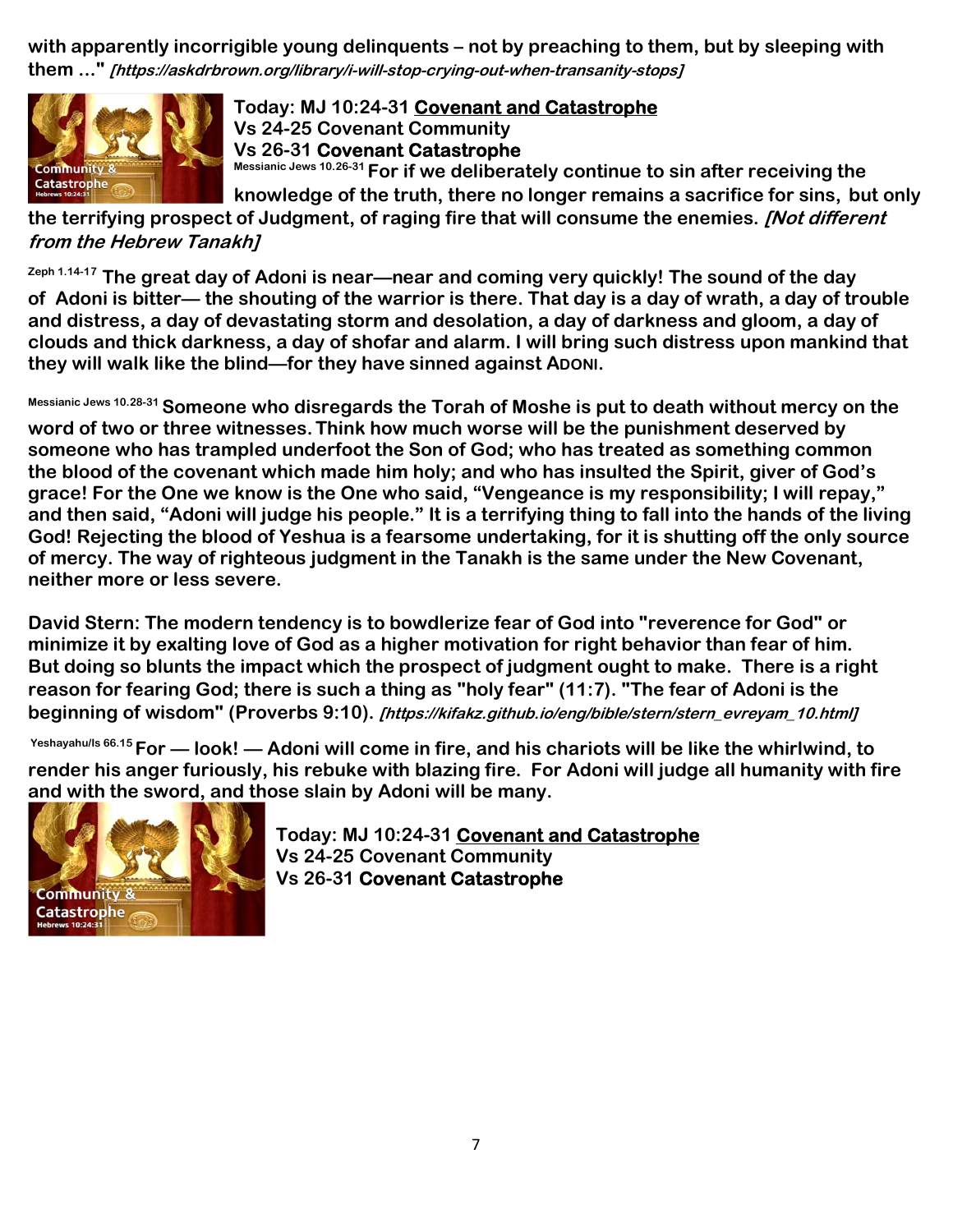**A Purim Prayer challenge** 

**Rania Sayegh is a Christian Arab ministry leader HOPE - House Of Prayer & Exploits Nazareth, Israel** 

**Rania is a Christian Arab who lives in Nazareth and loves Israel and the Jewish people. She made a gracious personal apology to me once at IHOP prayer room just as she was a representative of the Palestinian Arab people. Rosemary Schindler was there. I reciprocated with an apology for the sins of Israel and the Jewish people, like I did with Taysir Abu Saada.** 

**February 4 newsletter:** 

- • **Iran threatens Israel with genocide, leads Middle Eastern terrorism**
- • **In Nov., 2021 Iran hit with 6.4 magnitude earthquake Hormozgan province**
- **She felt inclined to Isaiah 64.1-4** 
	- • **December 2021 lecture by Israeli historian Mordechai Kedar "Will the Iranian regime collapse 2022?" Many reasons: economy, water system, ethnic fracture, US sanctions**
	- • **Iranian New Year = Noroz**
	- • **Wednesday preceding is called Char Chambi Sori" in Farsi which means "the Wednesday of fire."**
	- • **everyone comes out onto the streets and lights fires. The day is known for chaos! Therefore these groups would most likely choose such a day to make an organized effort to come out onto the streets in an attempt to oppose the government.**
	- • **This year, "the Wednesday of Fire" falls on March the 16th.**
	- • **Purim is March 16.**
	- • **Year 2022, consider 2x 22 = 44**
	- • **Fast from 2/2/2022 to Mar. 14 is 44 days.**
	- • **This year Islamic Republic 44 years old.**

**"I knew that the Lord was speaking to me, that we are to ask Him to rend the heaven and come down over Iran and shake the regime and give courage and faith to the people of Iran to rise up and stand against this evil structure that has been threatening all the Middle East and especially the existence of Israel.**<br>
Rania Sayegh, a<br>
Christian Arab

ministry leader



**"After receiving this revelation from the Lord, I asked Him what He wanted us to do. He showed me that He wants the intercessors to unite globally and begin to roar His decrees over Iran and speak deliverance to her people.** 

**"The Lion of the Tribe of Judah is about to roar from Zion and bring vengeance over the Haman spirit that is moving in the land. Enough is enough, Aslan is on the move!** 

**"This is the decree to be released on Purim 16/3/2022!"** 

**Joel 3:16 The Lord will roar from Zion and thunder from Jerusalem; the earth and the heavens will tremble. But the Lord will be a refuge for his people, a stronghold for the people of Israel. Iran = Persia = Elam Yer/Jer 49.32-39 'Behold, I will break the bow of Elam, The foremost of their might. Against Elam I will bring the four winds**